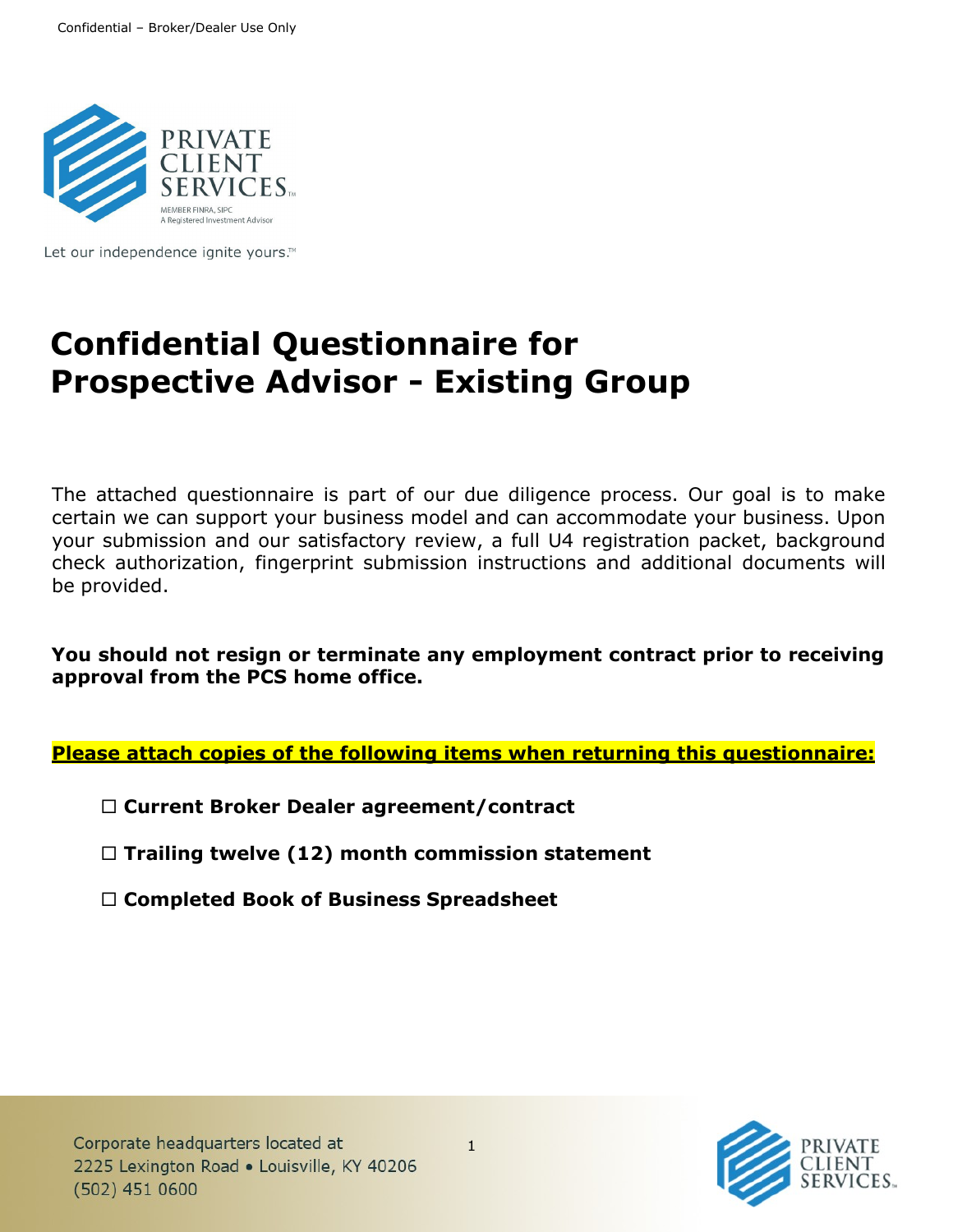## **New Hire Pre-Approval Packet Dually Registered/Registered Representative**

| Company:           | Requestor's Name:         |
|--------------------|---------------------------|
| Requestor's Email: | Requestor's Direct Phone: |

## **Registration Type** (Please check box below)

| $\Box$ Dually Registered Rep: Producing Rep, affiliated with both PCS and an RIA |  |
|----------------------------------------------------------------------------------|--|
| $\Box$ Registered Rep: Producing Rep, with no affiliation to an RIA              |  |
| Explain the Responsibilities/Role of the New Hire:                               |  |
|                                                                                  |  |
|                                                                                  |  |
|                                                                                  |  |
|                                                                                  |  |
|                                                                                  |  |
|                                                                                  |  |
|                                                                                  |  |

## **1. Potential New Hire Contact Information:**

| Full Name:                     |                         | Name you wish to be called: |  |
|--------------------------------|-------------------------|-----------------------------|--|
| <b>Social Security Number:</b> |                         | Date of Birth:              |  |
| <b>CRD Number:</b>             | Proposed Start<br>Date: | Cell Phone:                 |  |
| New Business Phone:            |                         | New Business Fax:           |  |
| Personal Email:                |                         | Company Email:              |  |
| Name of DBA (if applicable):   |                         |                             |  |
| Branch Address:                |                         |                             |  |

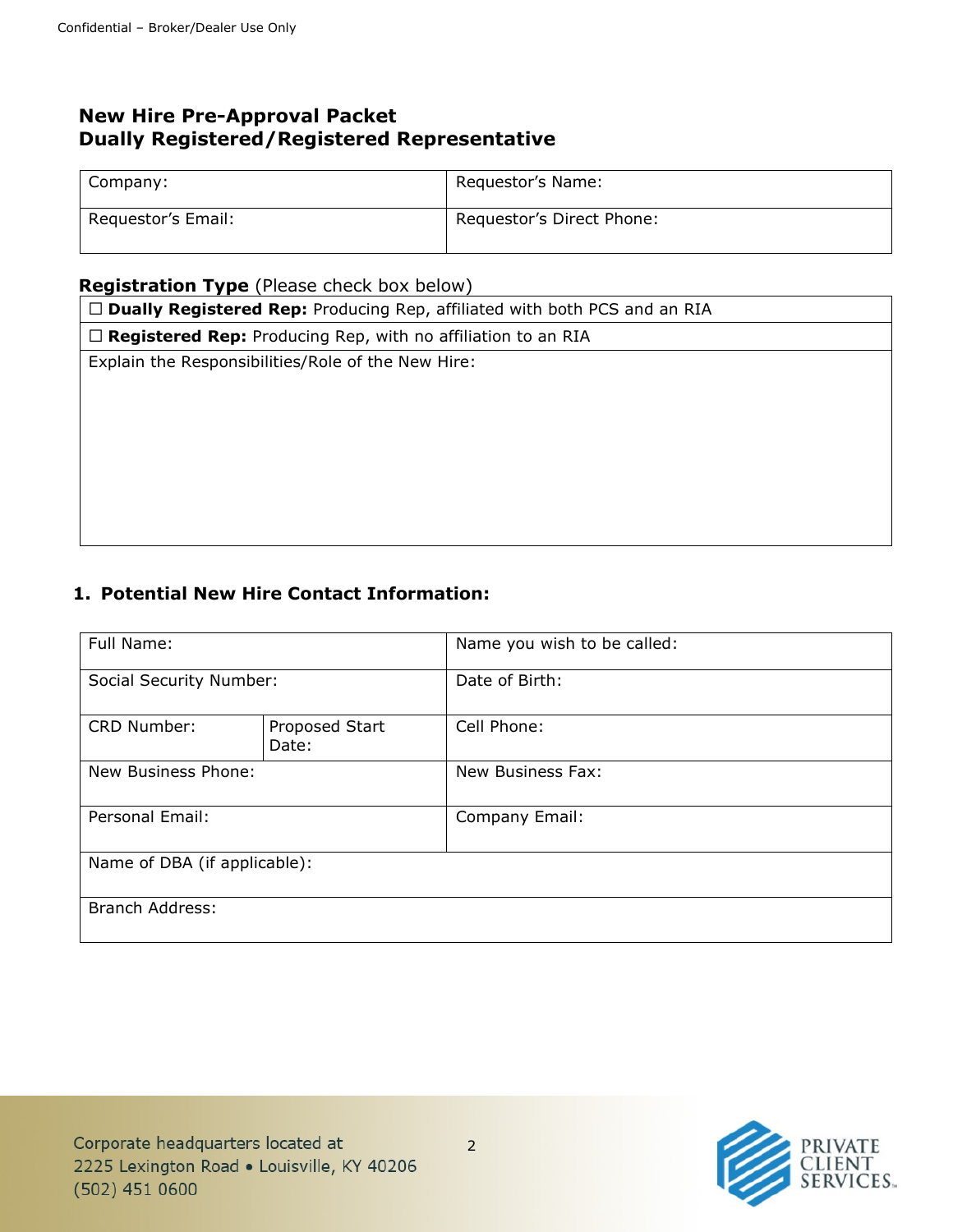## **2. Current Registration / License Information:**

| <b>Current Broker Dealer:</b>                                                                                                                                                               | Protocol/Non-Protocol: |                                                  |  | Clearing Firm:                                          |
|---------------------------------------------------------------------------------------------------------------------------------------------------------------------------------------------|------------------------|--------------------------------------------------|--|---------------------------------------------------------|
| Current Registrations Held:*<br>$\Box$ S6 $\Box$ S7 $\Box$ S26 $\Box$ S24 $\Box$ S63 $\Box$ S65 $\Box$ S66<br>$\Box$ Other:                                                                 |                        |                                                  |  | $\Box$ S9/10 $\Box$ S4 $\Box$ S27 $\Box$ S51 $\Box$ S53 |
| Currently Registered as (Check all that apply):<br>Current Insurance Licenses Held:<br>$\Box$ Registered Rep $\Box$ Advisory Rep $\Box$ OSJ / Principal<br>$\Box$ Life $\Box$ VA $\Box$ P&C |                        |                                                  |  |                                                         |
| What professional designations do you hold?<br>$\Box$ CFA $\Box$ CFP $\Box$ CPA $\Box$ ChFC $\Box$ CLU<br>$\Box$ Other:                                                                     |                        | What professional associations do you belong to? |  |                                                         |
| Your primary marketing approach will be:<br>□ Referrals □ Seminars □ Cross Selling Clients □ Direct Mail □ Radio/TV Talk<br>$\Box$ Other:                                                   |                        |                                                  |  |                                                         |

*\*PCS does not engage in futures/commodities business and will not affiliate those registrations.*

- a. Are you conducting joint business with any firm, agents or RR who will not be affiliating with PC? □ Yes □ No
	- i. If yes, please describe:
- b. Are you aware of any client accounts with non-transferable insurance company contracts or mutual funds? ☐ Yes ☐ No
	- i. If yes, please describe:
- c. Do you provide clients with consolidated statements that list assets held away? ☐ Yes ☐ No
	- i. If yes, what system is utilized?
- d. Are there currently any non-compete or non-solicitation contracts in place with the broker dealer you are currently / were previously affiliated with? □ Yes □ No

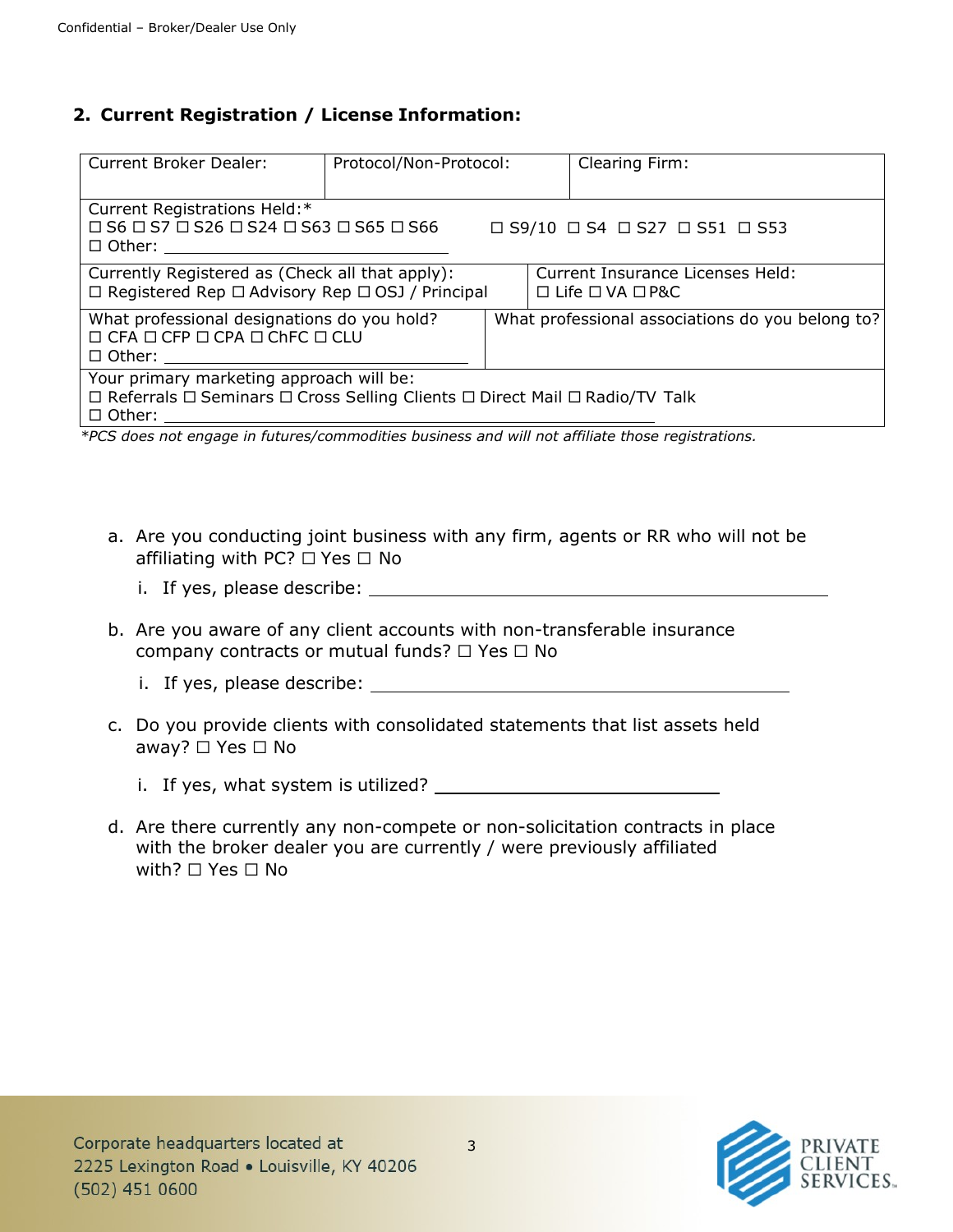## **3. Registration History:**

FINRA requires Private Client Services to communicate with each of your employers for the previous three years and maintain documentation on file with the names of the persons contacted and the date of contact. If you have had more than three employers in the past three years, please list additional contacts on a separate piece of paper.

a. Current Broker Dealer's Name: b. Previous Broker Dealer's Name: c. Previous Broker Dealer's Name:

## **4. Outside Business Activities Notification: (FINRA Rule 3270)**

FINRA requires that you notify PCS of all outside business activities you may be involved in, even if they are not securities related. This will allow us to determine if any additional supervisory requirements need to be addressed.

If any box below is applicable to you, a PCS Outside Business Activities Disclosure form must be completed. The form is attached at the end of the document. Note: PCS E&O does not extend to business done outside of the firm.

☐ Lawyer/Legal ☐ Accountant □ Captive Insurance Agent ☐ Independent Insurance Agent ☐ Pension Administration ☐ Registered Investment Advisor\* ☐ Civic Groups or Organizations

☐ Real Estate-Related Services ☐ Insurance General Agency ☐ Trust-Related Services ☐ Mortgage-Related Services ☐ Board of Directors □ Other: \_\_\_\_\_\_\_\_\_\_ ☐ Other:

- a. Do you currently utilize CRUMP National Brokerage for insurance-related activity? □ Yes □ No
	- i. If no, which insurance agency do you utilize?

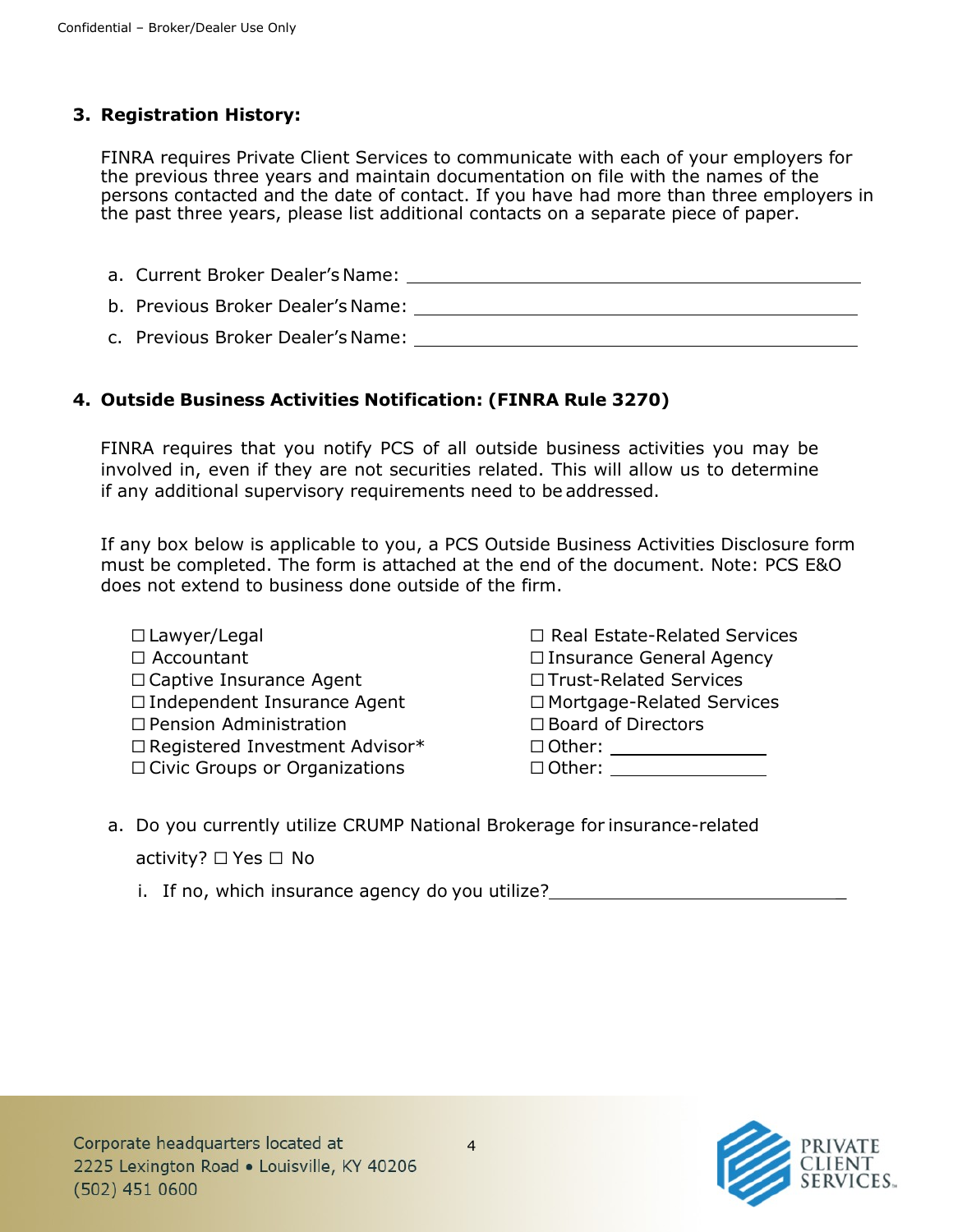## **5. Regulatory History:**

| Α. |                                                                                                          | Have you been convicted of or pled guilty or nolo contendere (no contest) to:                                 |                      |
|----|----------------------------------------------------------------------------------------------------------|---------------------------------------------------------------------------------------------------------------|----------------------|
|    | 1. A felony or misdemeanor involving: investment or investment-related business, fraud, false statements |                                                                                                               | $\Box$ Yes $\Box$ No |
|    |                                                                                                          | or omissions, wrongful taking of property or bribery, forgery, counterfeiting or extortion?                   |                      |
|    | 2.                                                                                                       | Gambling?                                                                                                     | $\Box$ Yes $\Box$ No |
|    | 3.                                                                                                       | Any other felony?                                                                                             | $\Box$ Yes $\Box$ No |
|    | 4.                                                                                                       | Any other misdemeanor and/or criminal charge?                                                                 | $\Box$ Yes $\Box$ No |
|    |                                                                                                          | B. Have you, or an organization over which you exercised management or policy control, ever been charged with |                      |
|    |                                                                                                          | a felony or charged with a misdemeanor specified in question A. (1) or (2)? (If yes, please provide a copy of | $\Box$ Yes $\Box$ No |
|    |                                                                                                          | case documents)                                                                                               |                      |
| C. |                                                                                                          | Has any court ever:                                                                                           |                      |
|    | 1.                                                                                                       | Enjoined you in connection with any investment-related activity?                                              | $\Box$ Yes $\Box$ No |
|    | 2.                                                                                                       | Found that you were involved in a violation of investment-related statutes or regulations?                    | $\Box$ Yes $\Box$ No |
| D. |                                                                                                          | Has the U.S. Securities and Exchange Commission or the Commodity Futures Trading Commission ever:             |                      |
|    | 1.                                                                                                       | Found you to have made a false statement or omission?                                                         | $\Box$ Yes $\Box$ No |
|    | 2.                                                                                                       | Found you to have been involved in a violation of investment-related statutes or regulations?                 | $\Box$ Yes $\Box$ No |
|    | 3.                                                                                                       | Found you to have been a cause of an investment-related business having its authorization to do               | $\Box$ Yes $\Box$ No |
|    |                                                                                                          | business denied, suspended, revoked or restricted?                                                            |                      |
|    | 4.                                                                                                       | Entered an order denying, suspending or revoking your registration, or disciplined you by restricting your    | $\Box$ Yes $\Box$ No |
|    |                                                                                                          | activities?                                                                                                   |                      |
| Е. |                                                                                                          | Have you ever been the subject of an investment-related, consumer-initiated complaint or proceeding that:     |                      |
|    |                                                                                                          | 1. Alleged compensatory damages of \$10,000 or more, fraud or wrongful taking of property?                    | $\Box$ Yes $\Box$ No |
|    | 2.                                                                                                       | Was settled or decided against you for \$5,000 or more, or found fraud or the wrongful taking of              | $\Box$ Yes $\Box$ No |
|    |                                                                                                          | property?                                                                                                     |                      |
| F. |                                                                                                          | Are you now the subject of any complaint, investigation or proceeding that could result in a "Yes" answer to  | $\Box$ Yes $\Box$ No |
|    |                                                                                                          | parts A-E of this section?                                                                                    |                      |
| G. |                                                                                                          | Has a bonding company denied, paid out on or revoked a bond for you?                                          | $\Box$ Yes $\Box$ No |
| Η. |                                                                                                          | Do you have any unsatisfied judgments or liens against you?                                                   | $\Box$ Yes $\Box$ No |
| Ι. |                                                                                                          | Have you, or a firm that you exercised management or policy control over or owned 10 percent or more of       |                      |
|    |                                                                                                          | the securities of, failed in business, made a compromise with a creditor, filed a bankruptcy petition or been | $\Box$ Yes $\Box$ No |
|    |                                                                                                          | declared bankrupt?                                                                                            |                      |
| J. |                                                                                                          | Has a broker or dealer firm that you exercised management or policy control over, or owned 10 percent or      |                      |
|    |                                                                                                          | more of the securities of, been declared bankrupt, had a trustee appointed under the Securities Investor      | $\Box$ Yes $\Box$ No |
|    |                                                                                                          | Protection Act or had a direct payment procedure initiated?                                                   |                      |
| К. |                                                                                                          | Have you ever been discharged or permitted to resign because you were accused of:                             |                      |
|    |                                                                                                          | 1. Violating investment-related statuses, regulation, rules, or industry standards or conduct?                | $\Box$ Yes $\Box$ No |
|    | 2.                                                                                                       | Fraud or the wrongful taking of property?                                                                     | $\Box$ Yes $\Box$ No |
|    | 3.                                                                                                       | Failure to supervise in connection with investment-related statutes, regulation, rules, or industry           | $\Box$ Yes $\Box$ No |
|    |                                                                                                          | standards or conduct?                                                                                         |                      |

#### *For any "yes" answers, please provide a written explanation and supporting documentation.*

Do you have any criminal, civil, financial or regulatory reportable events that are pending or are not currently disclosed on your U4? □ Yes □ No

Signature of Registered Representative **Date** 

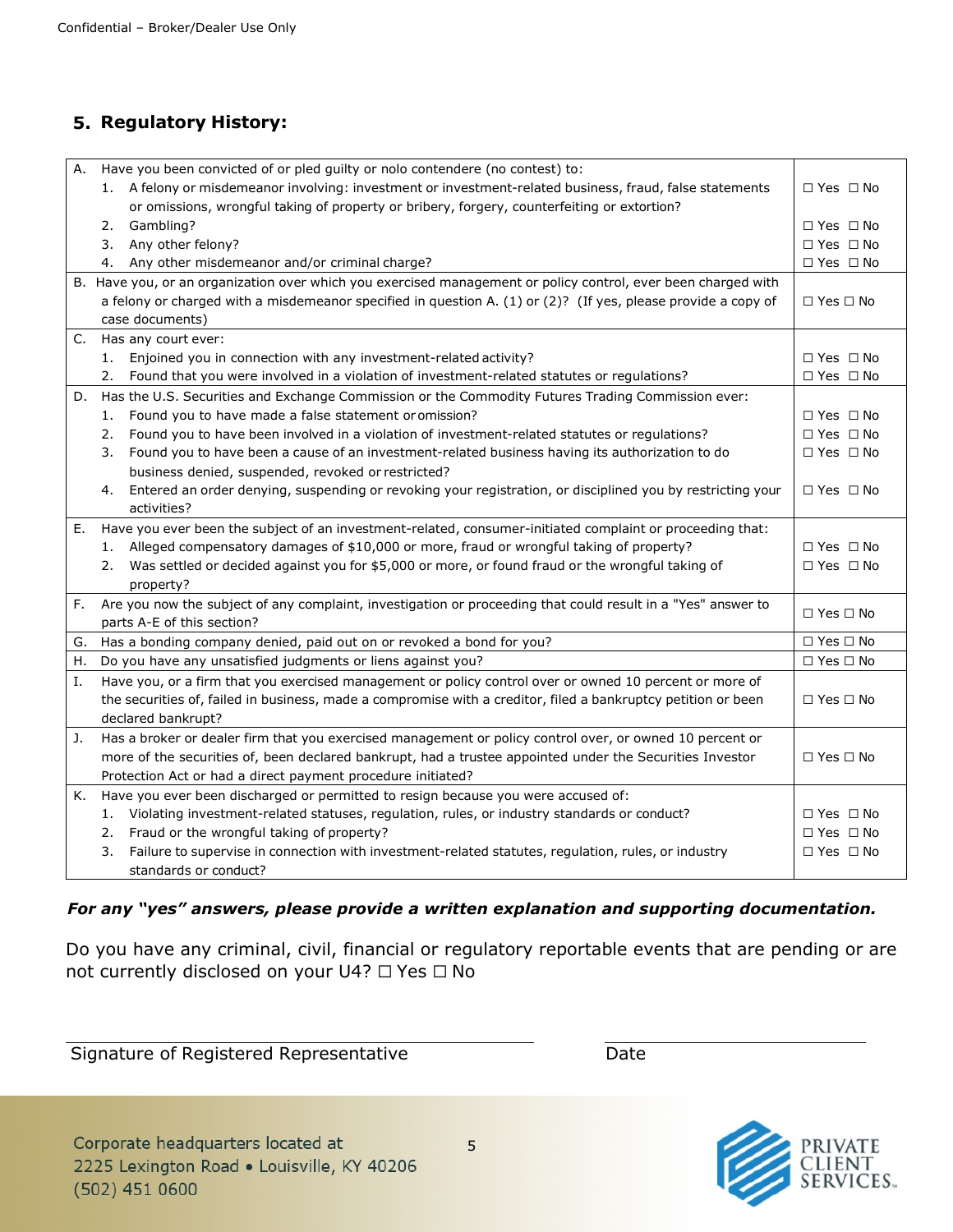#### **6. Branch Information:**

- a. Will you maintain your own branch? □ Yes □ No
	- i. If yes, please proceed (if no, skip to section 7)
- b. Are you sharing office space with any other individual(s) or entity?  $\Box$  Yes  $\Box$  No
- c. Describe your location(s) (i.e. office building, office condo, other):
- d. Can you ensure client files/data are secure? ☐ Yes ☐ No
- e. Does your location(s) have any signage?  $\Box$  Yes  $\Box$  No
- f. Do you meet with clients at this location?  $\Box$  Yes  $\Box$  No
- g. Do you meet with clients consistently from any other (Office of Convenience) location(s)? ☐ Yes ☐ No If yes, please identify:
- h. If you work from a home office, do you have a separate entrance to your workspace? □ Yes □ No

#### **7. Investment Advisory Business:**

- a. When you join PCS, will you: (Select One)
	- $\Box$  Maintain your own RIA?
	- $\Box$  Be affiliated with an outside RIA?
	- $\Box$  Become an IAR of PCS' RIA? (Skip to Part "C")
		- ☐ Fee-based only
		- ☐ Hybrid

*Please be aware that PCS may decide not to hold alternative investments, hedge funds or leveraged ETFs in an advisor-managed account. In addition, PCS's advisory program does not allow clients to have margin accounts or hold pledged/collateralized accounts at a bank/custodian other than Pershing.*

- b. RIA Details:
	- i. Name of RIA:
	- ii. The RIA is registered with:  $\Box$  State  $\Box$  SEC  $\Box$  Both
	- iii. The RIA provides the following:

☐ Financial Planning ☐ Investment Management ☐ Fee for Services

- ☐ Other
- iv. What is the date of your last audit?
- v. RIA IARD number:
- vi. Who is the RIA control person?

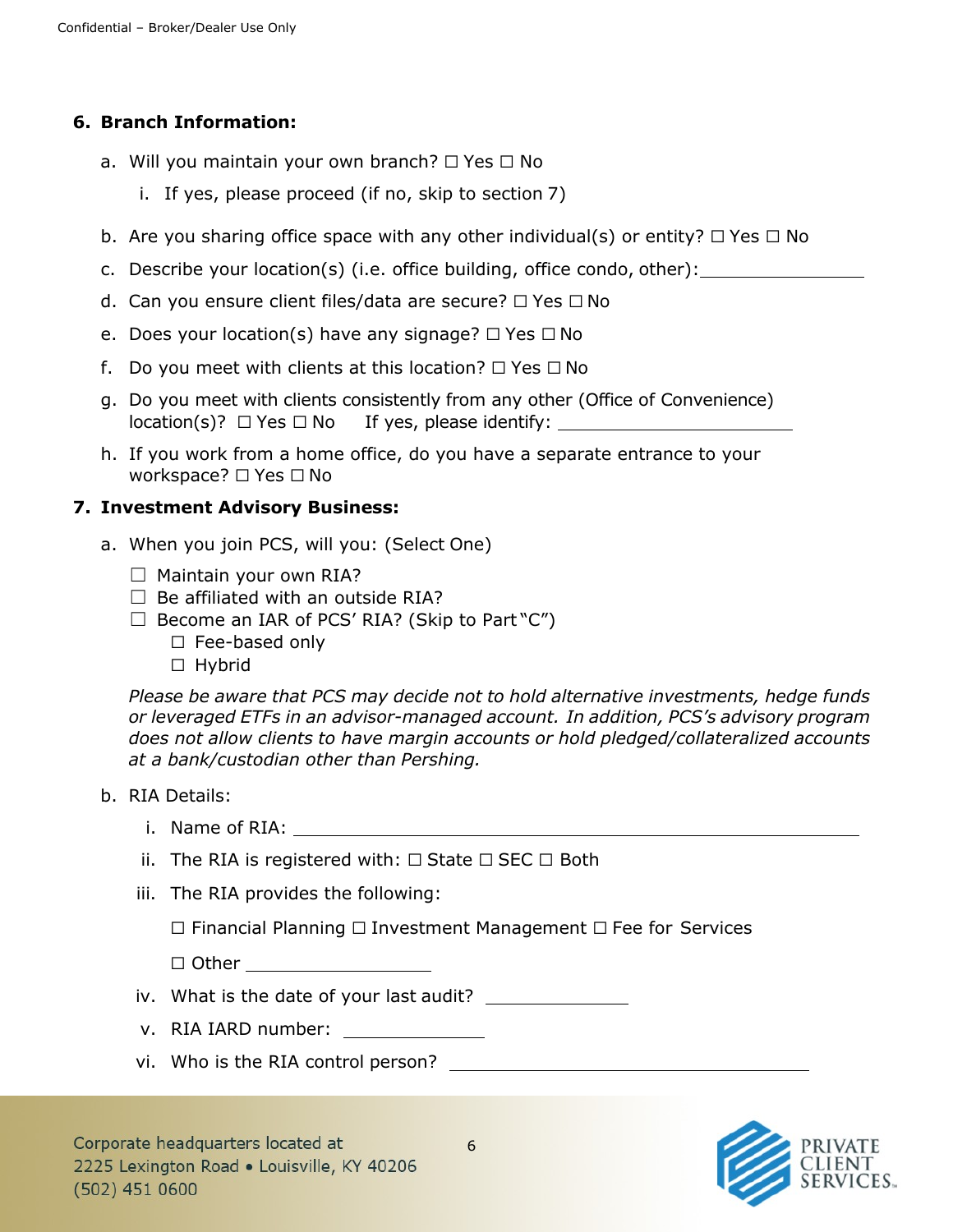|                                                          | c. Advisory Account Details:                                                                    |  |  |  |
|----------------------------------------------------------|-------------------------------------------------------------------------------------------------|--|--|--|
| i.                                                       |                                                                                                 |  |  |  |
| ii.                                                      | Number of advisory accounts: ___________                                                        |  |  |  |
| Total advisory Assets Under Management (AUM): \$<br>iii. |                                                                                                 |  |  |  |
| iv.                                                      | What is your annual advisory revenue? \$                                                        |  |  |  |
| v.                                                       | Breakdown of investment advisory business:                                                      |  |  |  |
|                                                          | Non-model based________% Model-based________%                                                   |  |  |  |
| vi.                                                      | Breakdown of model-based business:                                                              |  |  |  |
|                                                          | 1. Rep managed________% (you conduct individual security selection and trade accounts yourself) |  |  |  |
|                                                          | 2. Institutionally managed_______% (someone else selects securities and rebalances              |  |  |  |
|                                                          | accounts on yourbehalf)                                                                         |  |  |  |
|                                                          | 3. Third-Party Asset Manager (TPAM)/Turnkey Asset Management                                    |  |  |  |
|                                                          |                                                                                                 |  |  |  |
| vii.                                                     | Financial planning/consulting business:                                                         |  |  |  |
|                                                          |                                                                                                 |  |  |  |
|                                                          | 2. Number of clients: ______________                                                            |  |  |  |
|                                                          |                                                                                                 |  |  |  |
|                                                          | b. Group retirement plans: ____________________                                                 |  |  |  |
|                                                          | viii. Breakdown of products:                                                                    |  |  |  |
|                                                          | Equities 10 % Fixed Income 10 % Mutual Funds 10 %                                               |  |  |  |
|                                                          | ETFs________% Other_______% If Other, indicate product: ________________________                |  |  |  |
| ix.                                                      | Do you trade options? $\Box$ Yes $\Box$ No                                                      |  |  |  |
|                                                          | 1. If yes, which options do you trade? $\Box$ Covered calls $\Box$ Long options                 |  |  |  |
|                                                          |                                                                                                 |  |  |  |
| X.                                                       | Do you have fee-based variable annuities? $\Box$ Yes $\Box$ No                                  |  |  |  |
| xi.                                                      | Do you have discretion? $\Box$ Yes $\Box$ No                                                    |  |  |  |
|                                                          | 1. If yes, what form of discretion? $\Box$ Limited Trading $\Box$ Full Discretion               |  |  |  |
|                                                          | 2. If yes, what percentage of advisory accounts do you manage with                              |  |  |  |
|                                                          | discretion?_______%                                                                             |  |  |  |
|                                                          | xii. Do you utilize an Investment Policy Statement? □ Yes □ No                                  |  |  |  |
|                                                          |                                                                                                 |  |  |  |
|                                                          |                                                                                                 |  |  |  |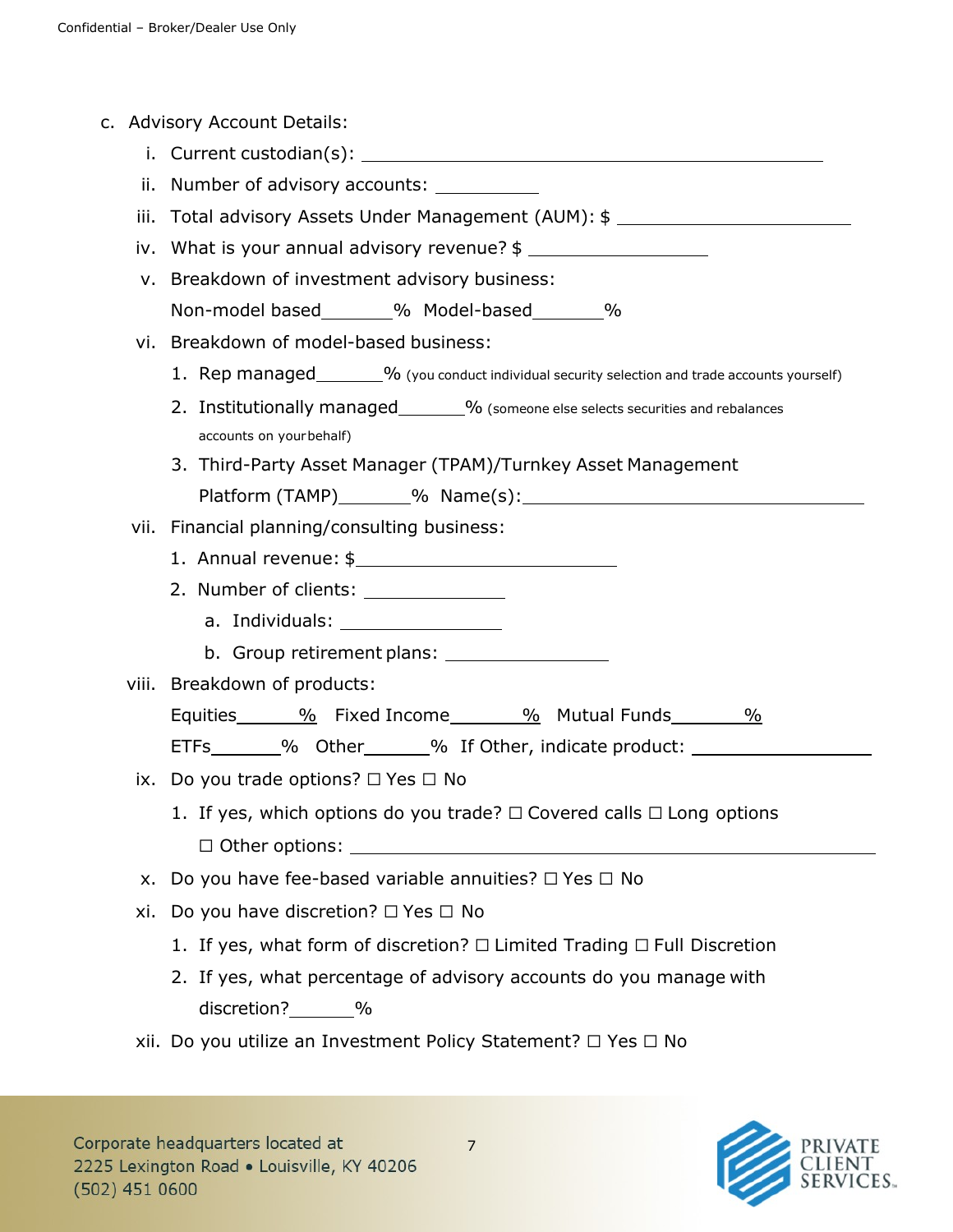d. Please review and answer the following:

| $\Box$ I do $\Box$ I do not | have alternative investments in advisory accounts that I<br>manage.                                                                                                           |
|-----------------------------|-------------------------------------------------------------------------------------------------------------------------------------------------------------------------------|
|                             | Please be aware that PCS does not permit the purchase of<br>non-registered alternative investments, hedge funds or                                                            |
|                             | leveraged ETFs in a PCS advisor-managed account. PCS<br>will not allow the transfer of non-registered alternative<br>investments that are currently being held in an advisory |
|                             | account at another custodian.                                                                                                                                                 |
| $\Box$ I do $\Box$ I do not | have hedge funds in advisory accounts that I manage.<br>Hedge funds cannot be held in PCS advisory accounts.                                                                  |
| $\Box$ I do $\Box$ I do not | have leveraged ETFs in advisory accounts that I manage.<br>Leveraged ETFs cannot be held in PCS advisory accounts.                                                            |
| $\Box$ I do $\Box$ I do not | have margin, pledged or collateralized loans in advisory accounts<br>that I manage.                                                                                           |
|                             | Pledged/collateralized loans are not permitted on PCS advisory<br>accounts.                                                                                                   |
| $\Box$ I do $\Box$ I do not | hold mutual fund B or C shares in advisory accounts that I<br>manage.                                                                                                         |
|                             | IARs cannot bill or charge a fee on Class B or C share mutual<br>fund assets in PCS accounts.                                                                                 |

## **8. Brokerage (Commission) Business:**

- a. Current clearing firm:
- b. Total commission Assets Under Management (AUM): \$
- c. Gross annual revenue from brokerage business: \$
- d. Number of brokerage accounts:
- e. Breakdown of brokerage business: Mutual Funds, Fixed Income, Annuities, Equities \_\_\_\_\_\_\_% Structured Notes, DSTs, REITS, other alternative investments\_\_\_\_\_\_\_\_%
- f. Does cost basis information print on client statements?  $\Box$  Yes  $\Box$  No

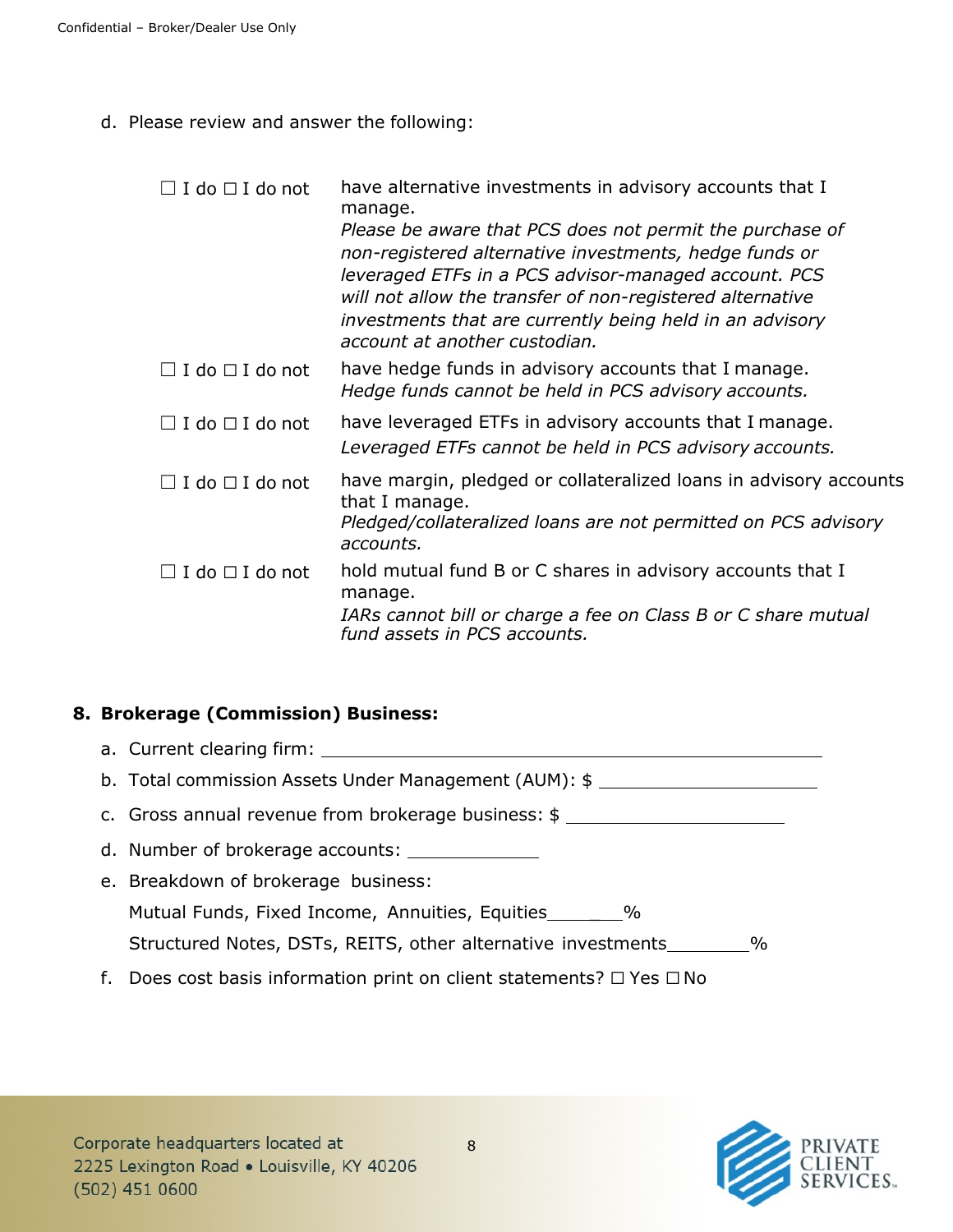### **9. Direct Business:**

- a. Number of 'direct', 'held away' or 'held at fund company' accounts: \_\_\_\_\_\_\_\_\_
- b. Gross annual revenue from directly held business: \$\_\_\_\_\_\_\_\_\_\_\_\_\_\_\_\_\_\_\_\_\_\_\_
- c. Do you have variable annuities linked to brokerage accounts?  $\Box$  Yes  $\Box$  No
- d. Do you offer Equity Indexed Annuities (EIAs) to your clients? ☐ Yes ☐ No
	- i. If yes, how much annual premium do you generate in EIAs?  $\frac{1}{2}$
	- ii. If yes, what General Agency do you use? \_\_\_\_\_\_\_\_\_\_\_\_\_\_\_\_\_\_\_\_\_\_\_\_\_\_\_\_\_

## **10. Insurance Business:**

- a. Do you offer insurance products? □ Yes □ No
	- i. If no, do you presently service any fixed insurance products as Agent of Record? ☐ Yes ☐ No
	- ii. If yes, please note each line of business you currently sell:  $\Box$  Life

☐ Disability Income ☐ Long Term Care ☐ Fixed annuities (other than FIAs)

- iii. If yes, your annual commissions are:  $\frac{1}{2}$
- iv. If yes, please provide the name(s) of the BD, General Agencies, BGAs or IMO/FMOs that you currently do insurance business with: \_\_\_\_\_\_\_\_\_\_\_\_\_\_\_\_\_\_\_\_\_\_\_\_\_\_\_\_\_\_\_\_\_

## **11. Alternatives:**

This would include non-listed REITs and UITs, Private Placements, DSTs, Leveraged ETFs, 1031/1033 Exchanges, Structured Notes, Oil and Gas and other such non-listed and illiquid products.

- a. Do you have alternative or complex product investments in brokerage/direct accounts? ☐ Yes ☐ No
- b. If no, have you *ever* sold alternatives or complex products investments? ☐ Yes ☐ No
- c. Do you have leveraged ETFs in brokerage/direct accounts? ☐ Yes ☐ No *Leveraged ETFs cannot be held in PCS brokerage accounts.*
- d. Do you have pledged or collateralized loans in brokerage accounts? ☐ Yes ☐ No *Pledged/collateralized loans are not permitted on PCS brokerage accounts.*
- e. If applicable, list any proprietary products: